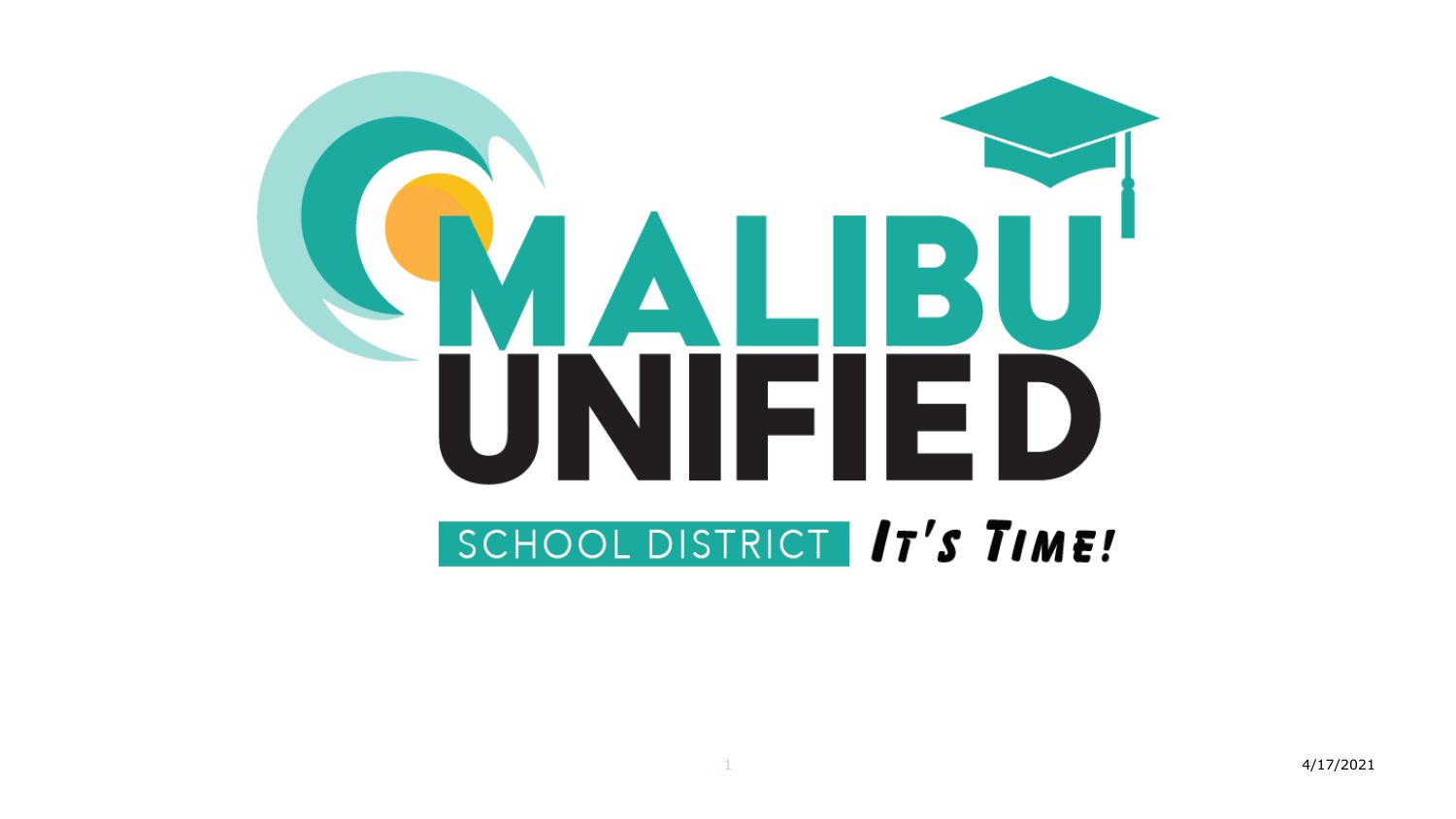# INTRODUCTIONS

### Today's Presenters:



 *In addition to today's presenters, the City Team is well-suited to support school district separations. Both in-house City staff and consulting team have educational expertise and resources to address the reorganization efforts.*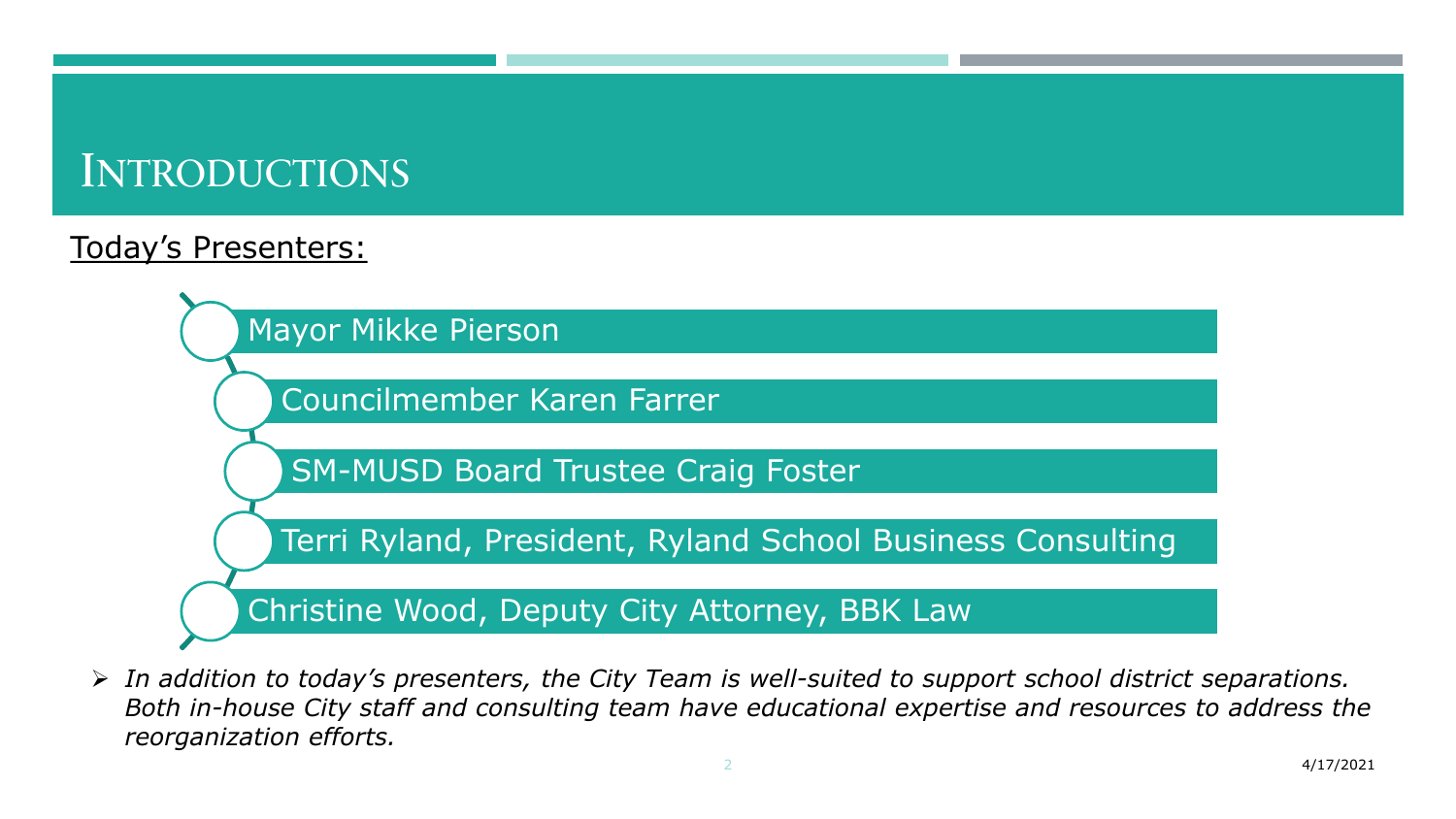## REASONS FOR PETITION

The Malibu City Council and our constituents strongly feel it is in the best interest of Malibu area residents to separate from the Santa Monica-Malibu Unified School District (SM-MUSD).

- Malibu students are being severely disadvantaged in terms of academic offerings, quality of facilities, and convenient access to district personnel, activities, or services.
- Malibu residents do not have a voice in our students' educational needs due to the relative size of the Malibu voter base as compared to the Santa Monica voter base.
- The Santa Monica-based School District and leadership do not understand the issues and needs of the Malibu community.

**All interested parties**—including the City of Malibu, SM-MUSD Board of Education, and Santa Monica City Council—have all publicly stated that separation makes sense.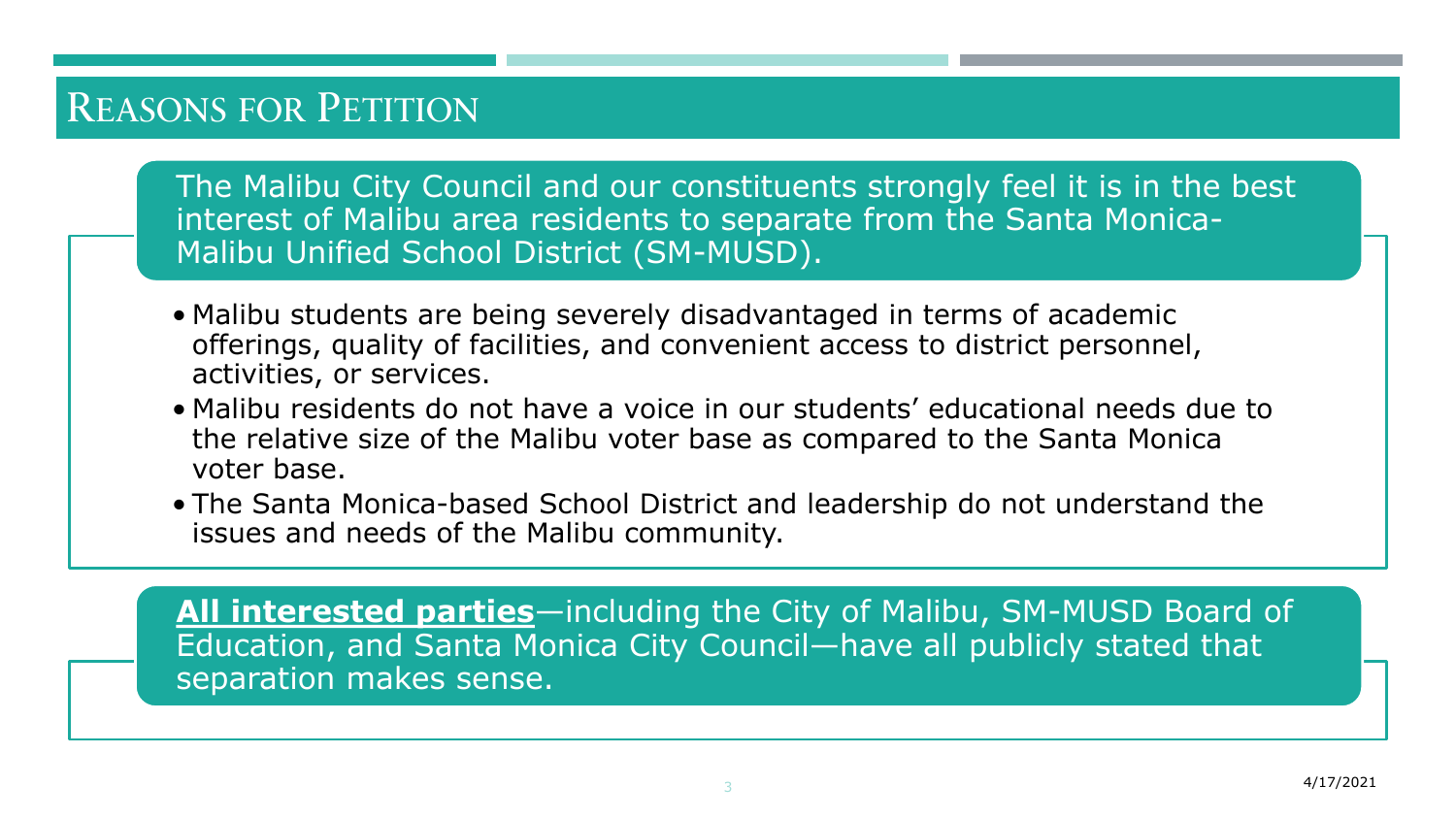## SEPARATE & DISTINCT **COMMUNITIES** (STATE FEASIBILITY CRITERION #2)

- Two distinctly different communities with their own very different character and identity
	- Separated geographically
	- Malibu is rural, Santa Monica is urban
- Other than the school district, the two communities do not share other community -based groups or organizations
- School site attendance boundaries would not change as a result of this proposed reorganization.

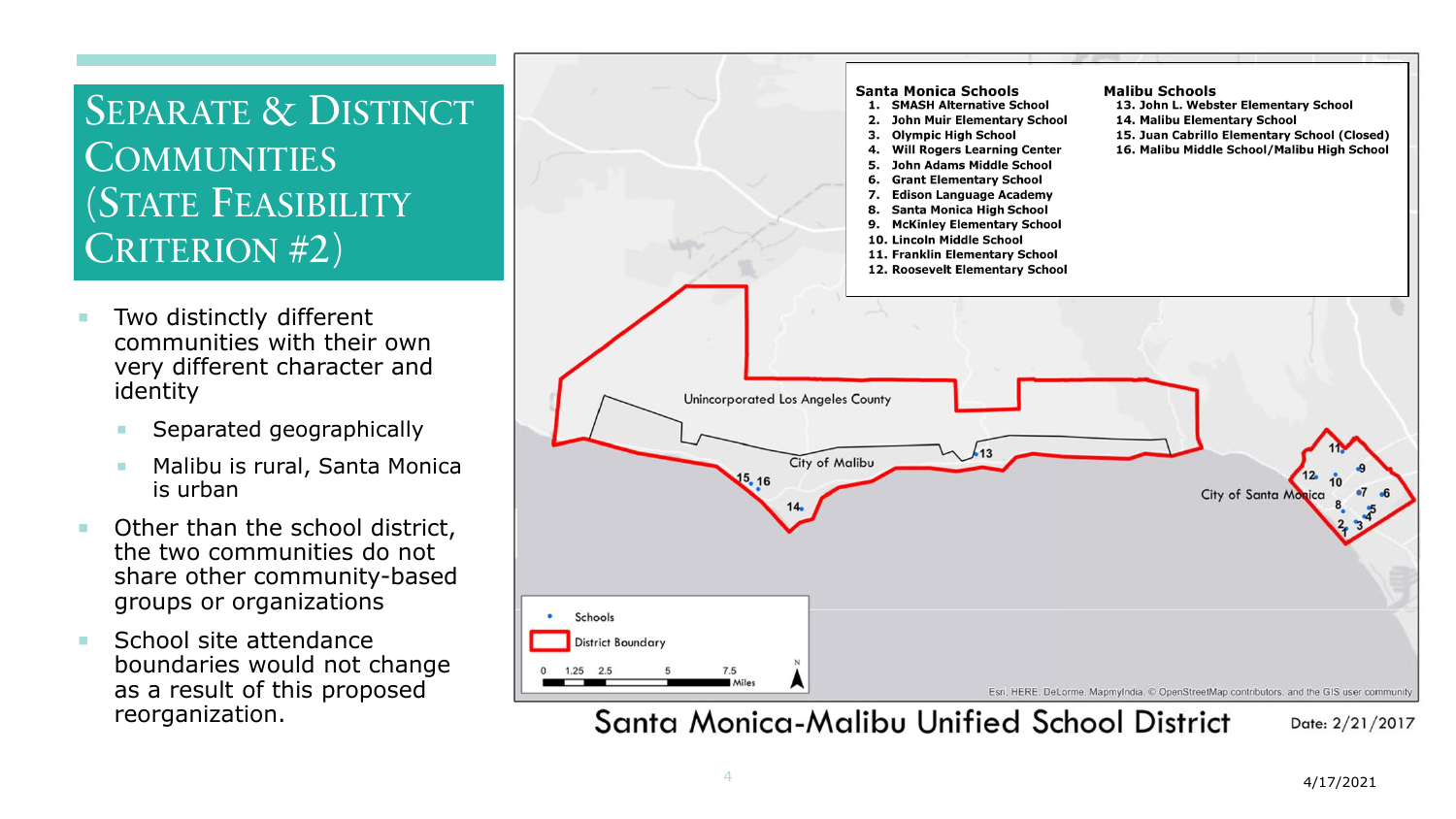# ACADEMICS AND STUDENT NEEDS

#### SM-MUSD offers its students a high-quality educational program.

- And will be able to continue that high-quality program post-separation
- Many of the specialized programs are only offered in Santa Monica

#### Malibu families are unhappy with programs offered at our local schools.

- Many have opted for alternative education options instead of SM-MUSD schools
	- Demonstrated by a 21% decline in the Malibu area enrollment over the past 5 years
- This loss of Malibu students is not important to SM-MUSD as it is only small percentage of their student population
	- No plan to address the decline in enrollment nor understand what is needed to support the educational program goals of the Malibu community

#### Students with special needs are not being well-served.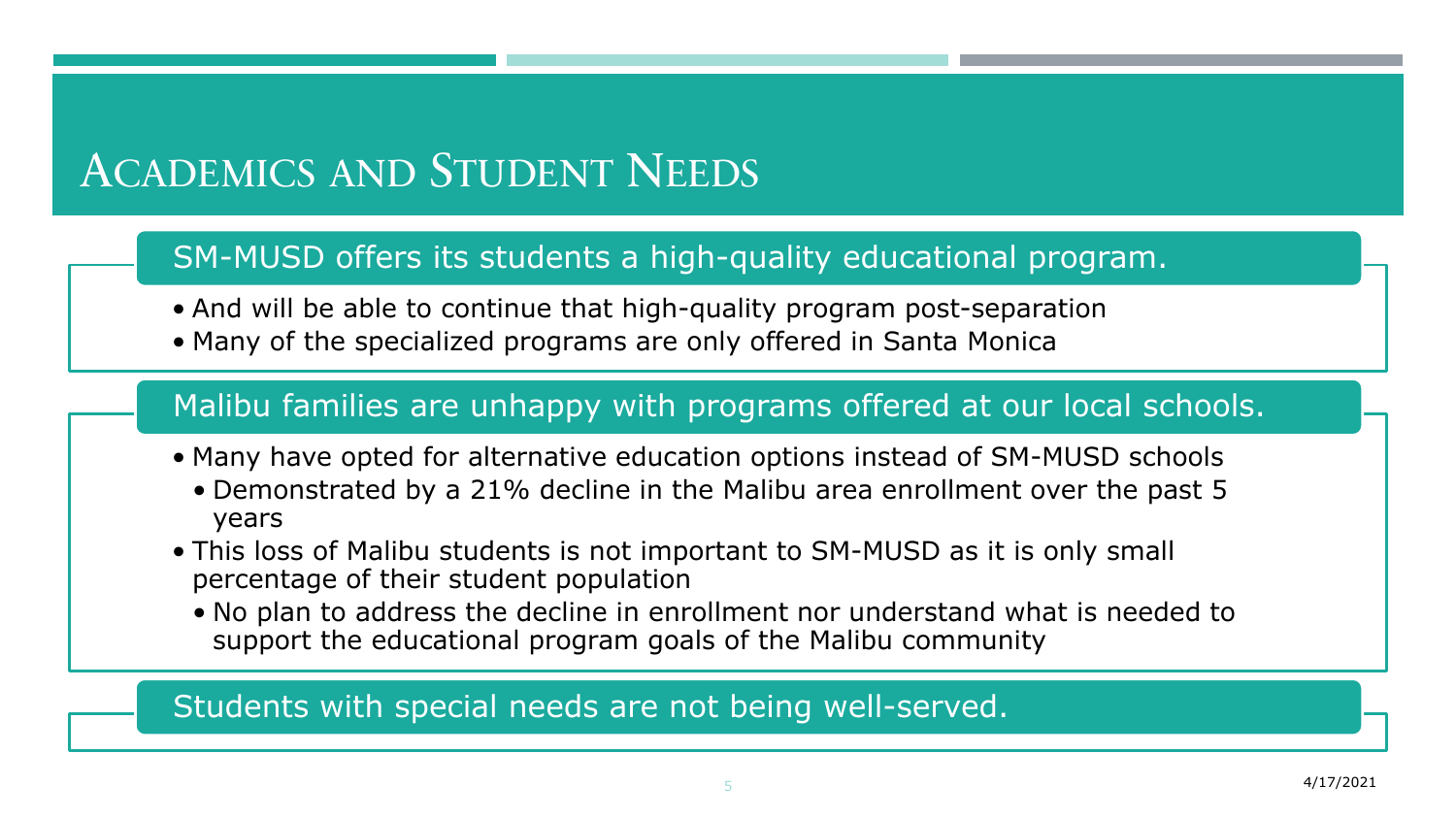# ENROLLMENT IN THE PROPOSED MALIBU USD (STATE FEASIBILITY CRITERION #1)



- This historical and projected decline in student enrollment is reaching a crisis level in Malibu.
- Our community is choosing other school options for students until educational program can be offered to adequately meet student needs.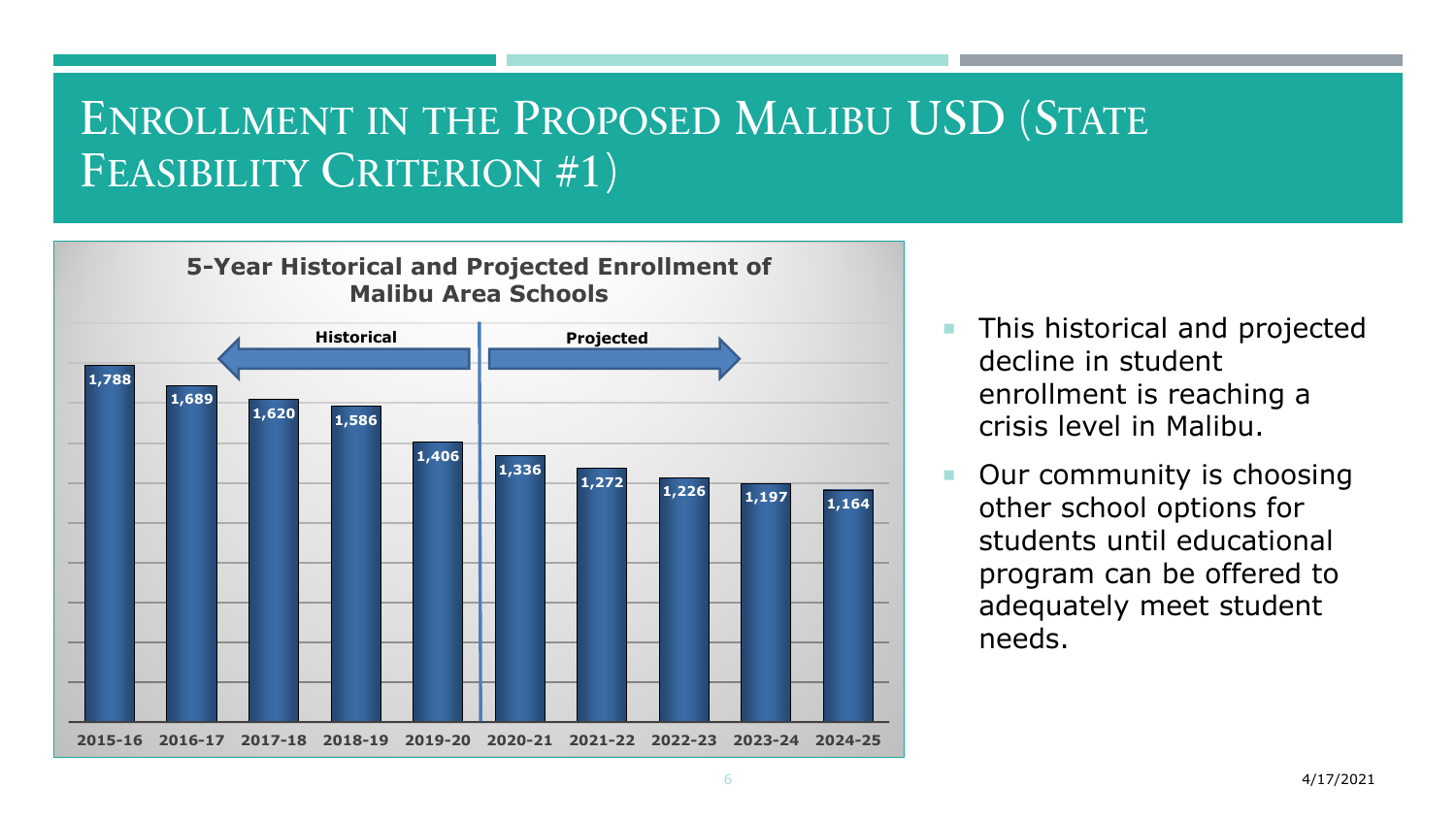## THE MALIBU COMMUNITY HAS ASKED FOR SEPARATION FOR MANY YEARS

BACKGROUND 2011 • 2011 Formation of the Advocates for Malibu Public Schools (AMPS)

- 2013 Commissioned the West Ed. Study
- 2015 Collection of thousands of signatures submitted to the Malibu City Council in support of a new MUSD
- Malibu Unification Negotiations Committee (MUNC) formed by the SMMUSD Board
- Consisting of members from Malibu and Santa Monica
- Formal MUNC report submitted February 2017
- Formal Pre-Petition of desire to form a MUSD submitted to Los Angeles COE

| $2018 -$ |
|----------|
|          |
| 2020     |
|          |

2011- 2015

2015- 2017

- Ad Hoc committee formed at the suggestion of LACOE and SMMUSD School District staff
- SMMUSD financial consultants, legal counsel & 3 Board members, City of Malibu staff, 2 City Council members, Malibu financial consultants & legal counsel
	- Tried to negotiate a mutual separation agreement and financial plan for both Districts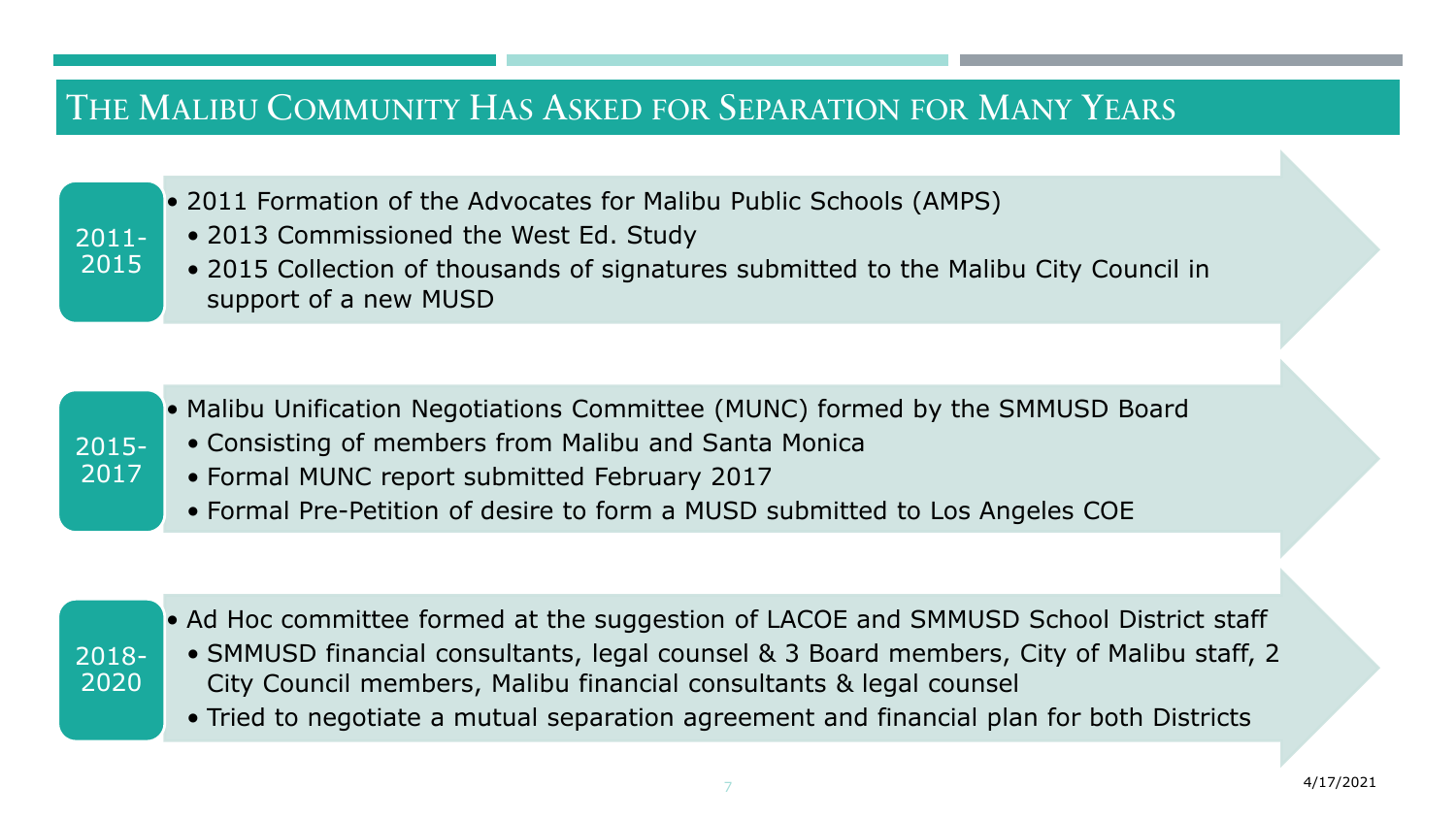**NEGOTIATIONS** BETWEEN THE CITY AND SM-MUSD WERE NOT SUCCESSFUL

- Teams of Board Members, Staff, Consultants & Legal Staff from both sides met over 15 times from 2018 to 2020
- **SM-MUSD submitted a proposal in August 2018,** based on parameters established by the SM-MUSD Governing Board
	- NOT based on the CDE Nine (9) Criteria for School Separation
- City of Malibu submitted **6** counterproposals from Nov. 2018 to Apr. 2021, one proposal acquiesced to almost all demands, ALL counter proposals were **rejected**.
- Major Sticking point is how to split property taxes
	- City Proposal: Split based on Assessed Valuation which follows CDE Handbook
	- SM-MUSD Proposal: Split based on proportional enrollment per District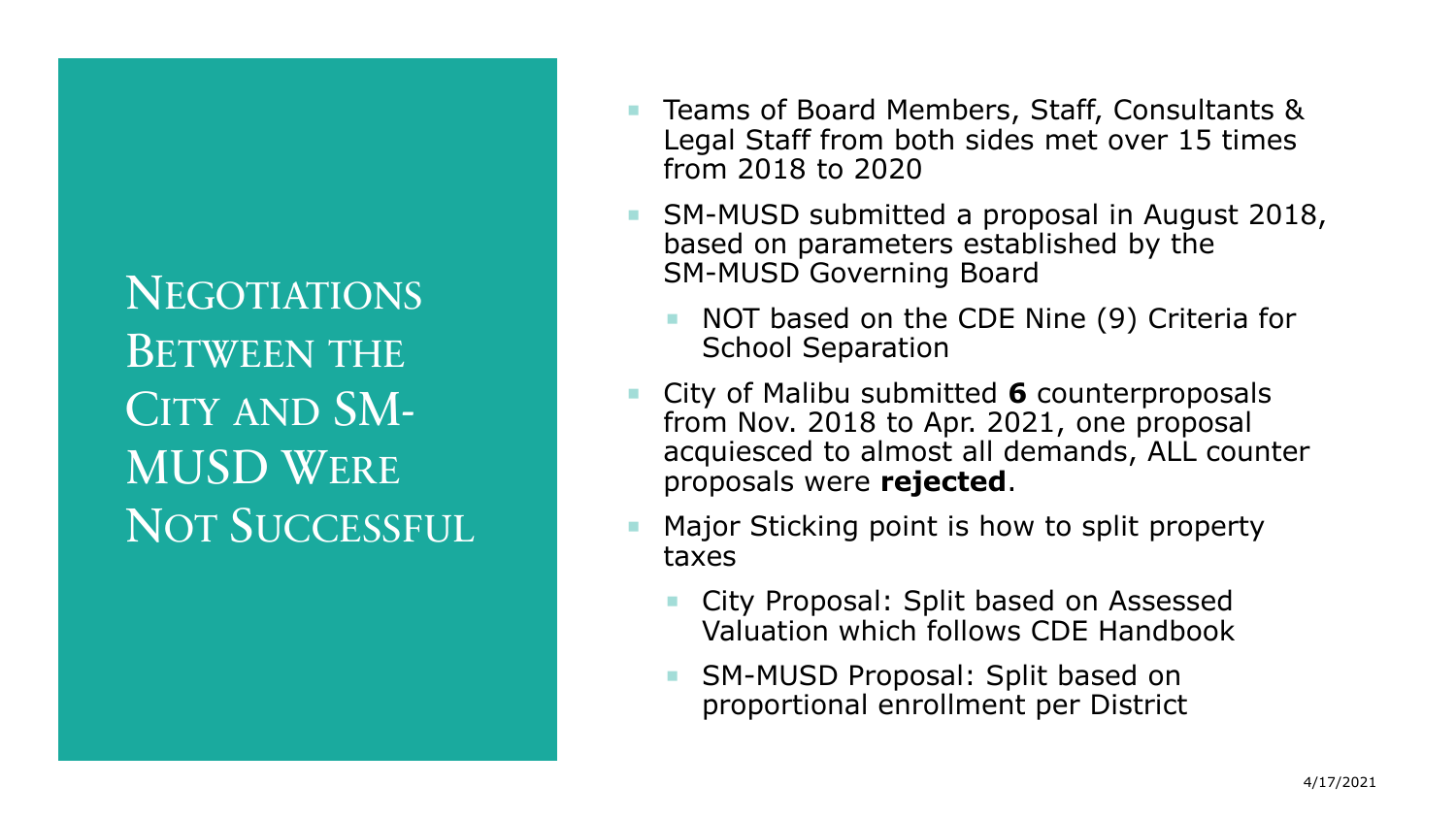# A LOCALLY CONTROLLED MALIBU USD WILL SPECIFICALLY ADDRESS THE NEEDS OF THE MALIBU COMMUNITY

Approx. eighty five percent (85%) of the registered voters within the District are located in Santa Monica, with fifteen percent (15%) located within the Malibu area.

• Malibu residents do not have a strong enough influence to make the changes needed.

Malibu families do not feel that the SM-MUSD leadership is in tune to the Malibu community

• Everything from how health and safety needs are addressed, to which academic programs are offered, to how facilities improvements are planned and delivered.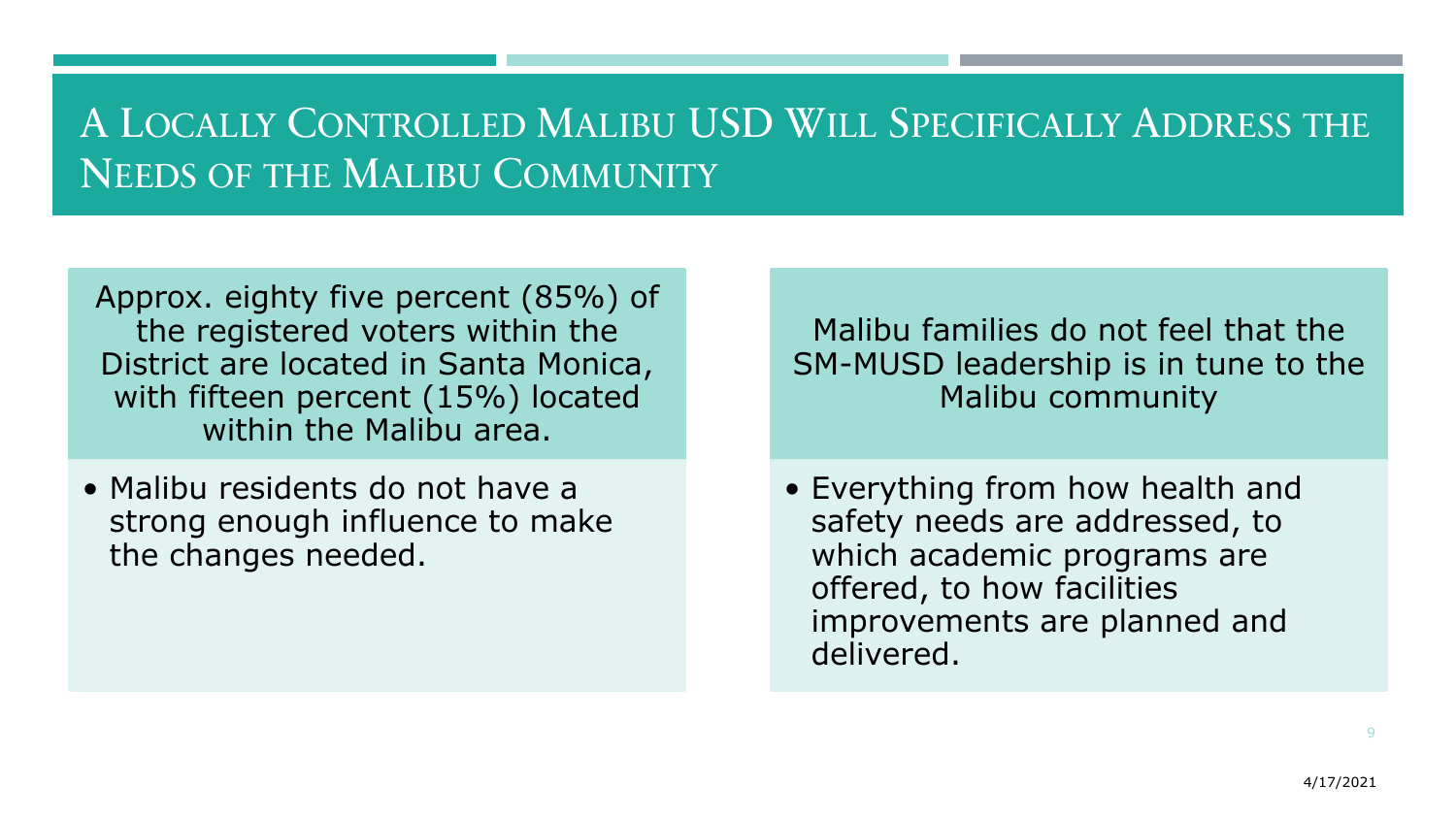# HEALTH AND **SAFETY** CONCERNS ARE SIGNIFICANT

- SM-MUSD leadership's decision about health and safety needs simply do not reflect the needs and desired of the Malibu community.
	- Malibu is a rural community faced with fire danger, blackouts, mudslides, road closures and other hazards on an ongoing basis.
		- **As an urban community, Santa Monically** faces its own health and safety challenges that are very different from that of Malibu.
- The health and safety of Malibu students is put at risk when SM-MUSD fails to properly respond to catastrophes that are unique to the Malibu terrain.
	- e.g., response to Woolsey Fire, PCBs in Malibu schools, driving PCH from Malibu to Santa Monica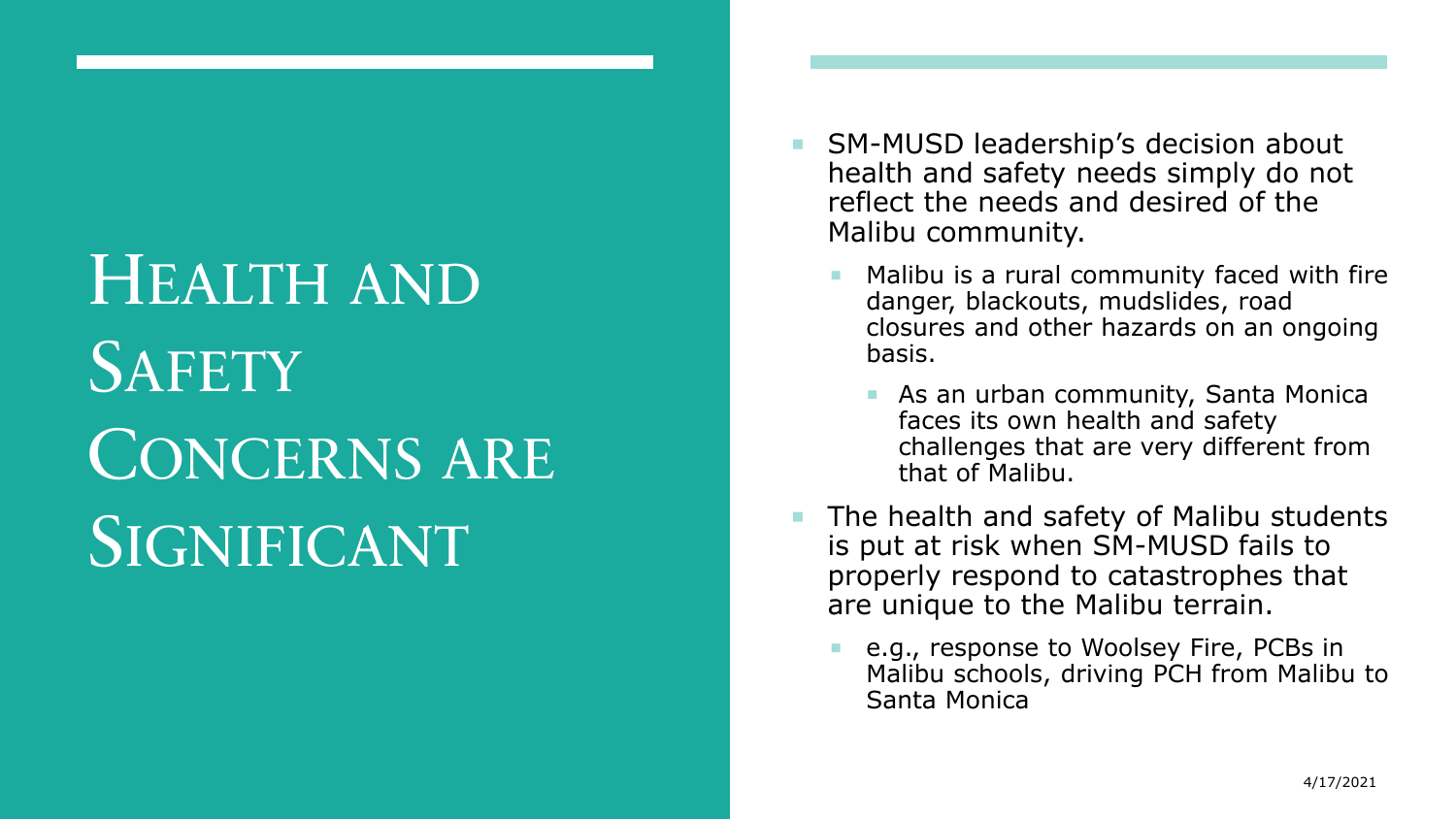# RACIAL OR ETHNIC DISCRIMINATION/SEGREGATION (STATE FEASIBILITY CRITERION #4)

Nearly all of the students in Malibu and Santa Monica already attend their local schools.

- There will be no material change in the diversity of any school site and either district's ability to educate students in an integrated environment.
	- The percentage of unduplicated pupils after unification at Santa Monica USD is estimated to increase by two percentage points (from 31% to 33%)
	- The percentage of unduplicated pupils at the new MUSD will likely remain unchanged

An independent Malibu USD would enable Santa Monica USD to improve diversity efforts.

• A report authored by Dr. Pedro Noguera states that the current make-up of the District creates distractions that impede its ability to focus on diversity efforts.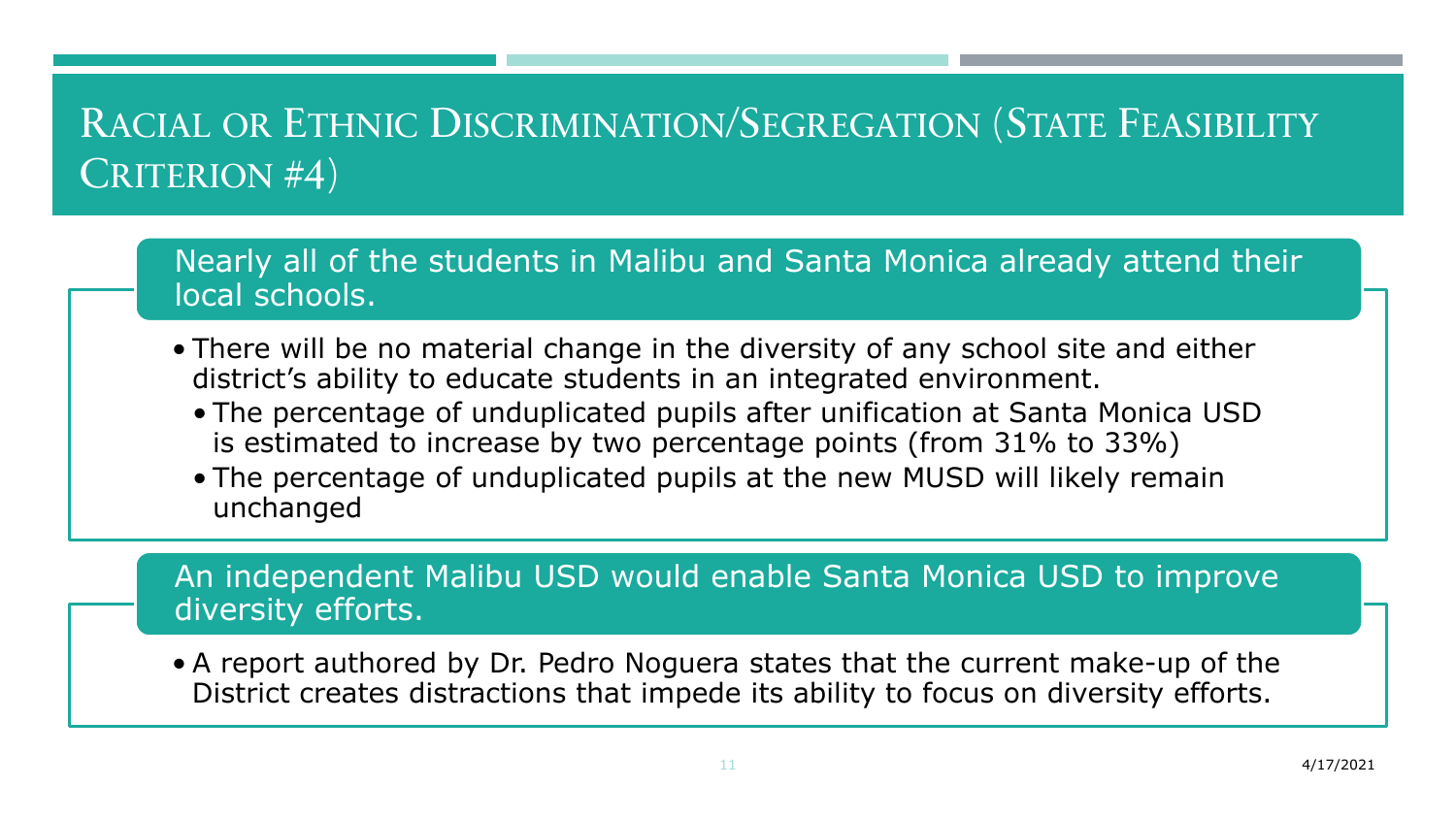THE DISTRICT ALREADY OPERATES THESE TWO **COMMUNITIES SEPARATELY** 

- SM-MUSD currently operates Malibu schools on a completely separate track from Santa Monica schools.
	- **Students typically attend school in their local** community without much intermingling of students from each community.
	- **Community-based organizations and events are** not shared between these two communities.
	- **Separate facilities funding districts were created** in 2018, with one in Malibu and one in Santa Monica, to fund school improvements in each respective community.
- Since the communities are effectively separated already, it practically makes sense to officially separate the school districts.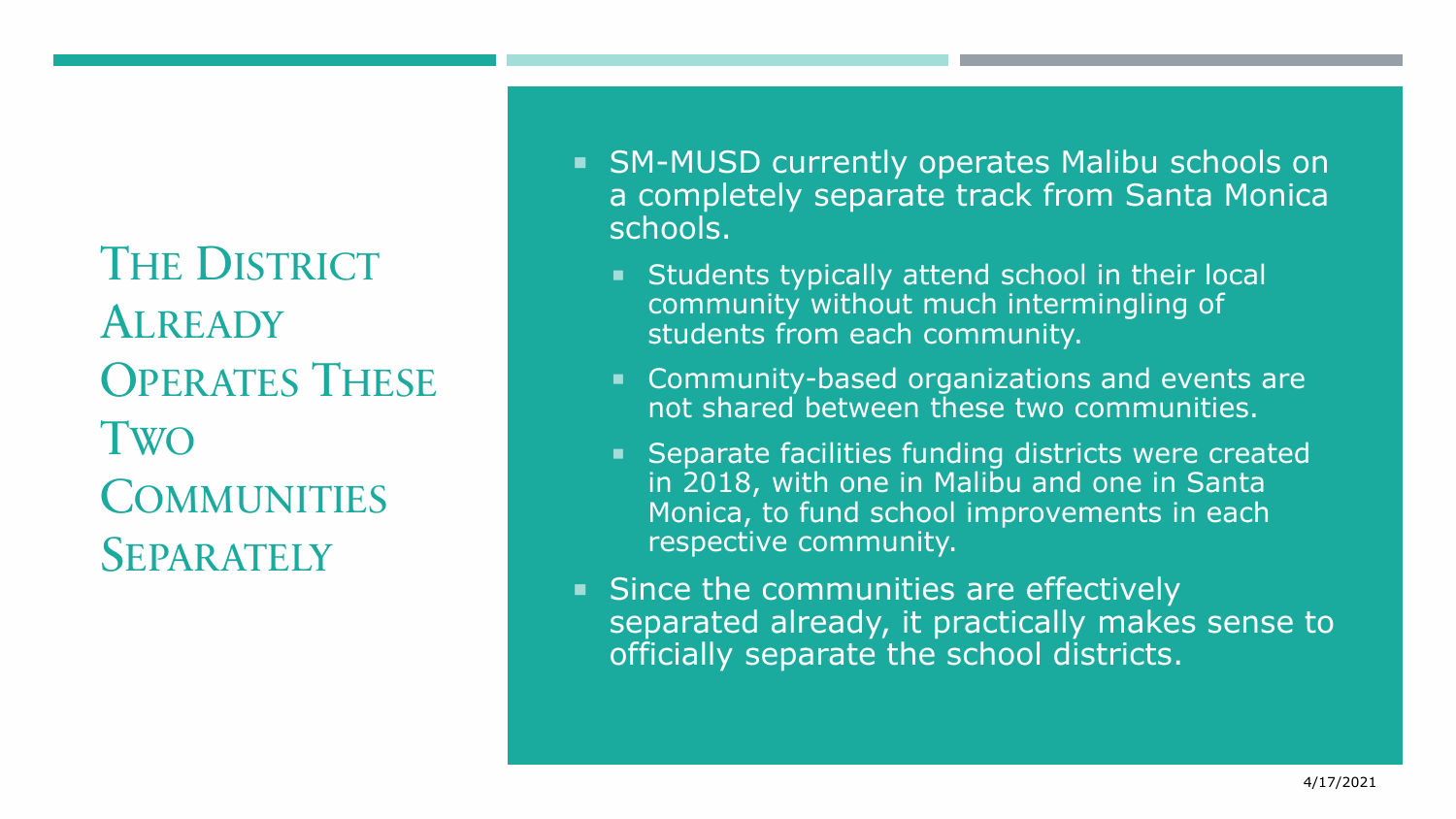## POST-REORGANIZATION, BOTH DISTRICTS WILL BE IN THE TOP 5 IN LA COUNTY WITH REGARDS TO OPERATING REVENUE PER STUDENT

| LA County Unified School Districts Ranking of 2018-19 Funding <sup>(1)</sup>                   |                   |                     |                   |                    |                  |                      |                |  |
|------------------------------------------------------------------------------------------------|-------------------|---------------------|-------------------|--------------------|------------------|----------------------|----------------|--|
| Current Districts and Proposed Two New Districts Ranked by Total Operating Revenue per Student |                   |                     |                   |                    |                  |                      |                |  |
|                                                                                                |                   |                     |                   | <b>LCFF</b>        |                  | <b>All Operating</b> |                |  |
|                                                                                                | <b>Total LCFF</b> | <b>Sum of Other</b> |                   | <b>Funding per</b> | <b>Rank LCFF</b> | Revenue per          | Rank           |  |
| <b>District</b>                                                                                | <b>Revenue</b>    | <b>Local Rev</b>    | <b>Enrollment</b> | <b>Student</b>     | <b>Funding</b>   | <b>Student</b>       | <b>Overall</b> |  |
| <b>Beverly Hills</b>                                                                           | 54,237,235        | 15,202,576          | 3,774             | \$14,371           | $\mathbf{1}$     | \$18,400             | 1              |  |
| Acton-Agua Dulce(2)                                                                            | 9,808,103         | 8,481,392           | 1,084             | \$9,048            | 31               | \$16,872             | $\overline{2}$ |  |
| <b>Malibu USD pro forma (19-20)</b>                                                            | 21,542,525        | 3,799,860           | 1,512             | \$14,248           |                  | \$16,761             |                |  |
| Santa Monica USD pro forma (19-20)                                                             | 82,031,605        | 44,199,490          | 8,858             | \$9,261            |                  | \$14,251             |                |  |
| Santa Monica-Malibu                                                                            | 96,068,254        | 54,827,726          | 10,629            | \$9,038            | 32               | \$14,197             | $\overline{3}$ |  |
| San Marino                                                                                     | 26,167,093        | 13,995,148          | 2,973             | \$8,802            | 37               | \$13,509             | 4              |  |
| Los Angeles(2)                                                                                 | 5,649,654,239     | 218,022,666         | 446,996           | \$12,639           |                  | \$13,127             | 5              |  |

*Source: 2018-19 LA County Public Schools Financial Report (Tables 2, 6).*

*Note: "Sum of Other Local Rev" column for Santa Monica-Malibu USD does not equal the combined total for MUSD and SMUSD as it includes one-time funding for Santa Monica-Malibu USD that would not be available to either Malibu USD or Santa Monica USD post reorganization.*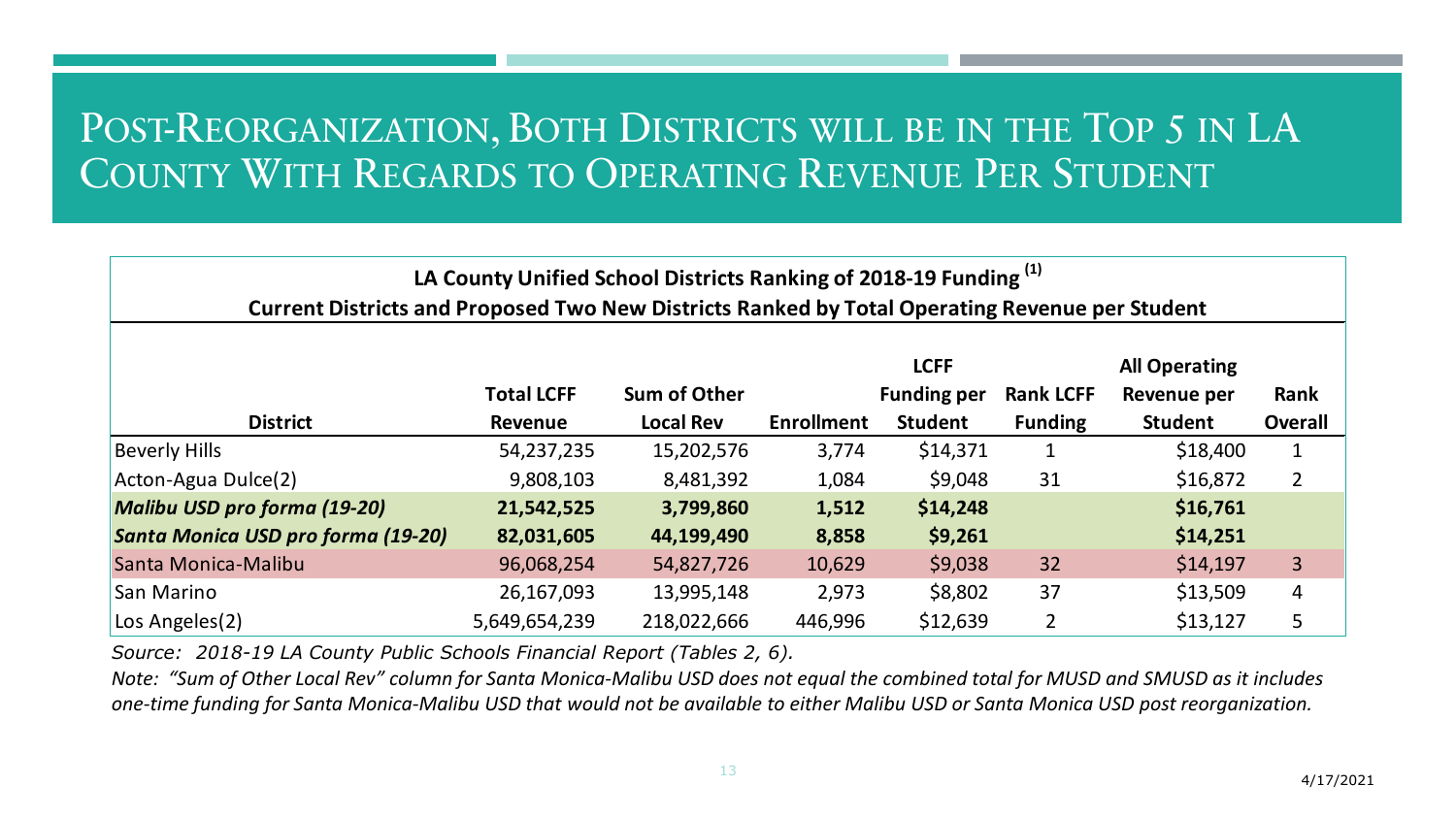## THE FUNDING MODEL (STATE FEASIBILITY CRITERIA #5 AND #9)

The The The City's proposed funding model is based on guidance from the CDE Handbook on reorganization, typical school funding calculations used by all school districts in California, as well as the use of current legal practices employed by County Auditors in allocating property taxes to various local agencies.

- Additional property taxes would need to be transferred from Malibu USD to Santa Monica USD via a property tax sharing agreement or JPA to ensure no additional costs to the State due to change in Basic Aid status.
	- Meeting Criterion #5
- Plus, the City has proposed to further protect funding levels of Santa Monica USD by providing additional funds to ensure that Santa Monica receives at least the same total per pupil funding that they would have if the reorganization did not occur.
	- Meeting Criterion #9